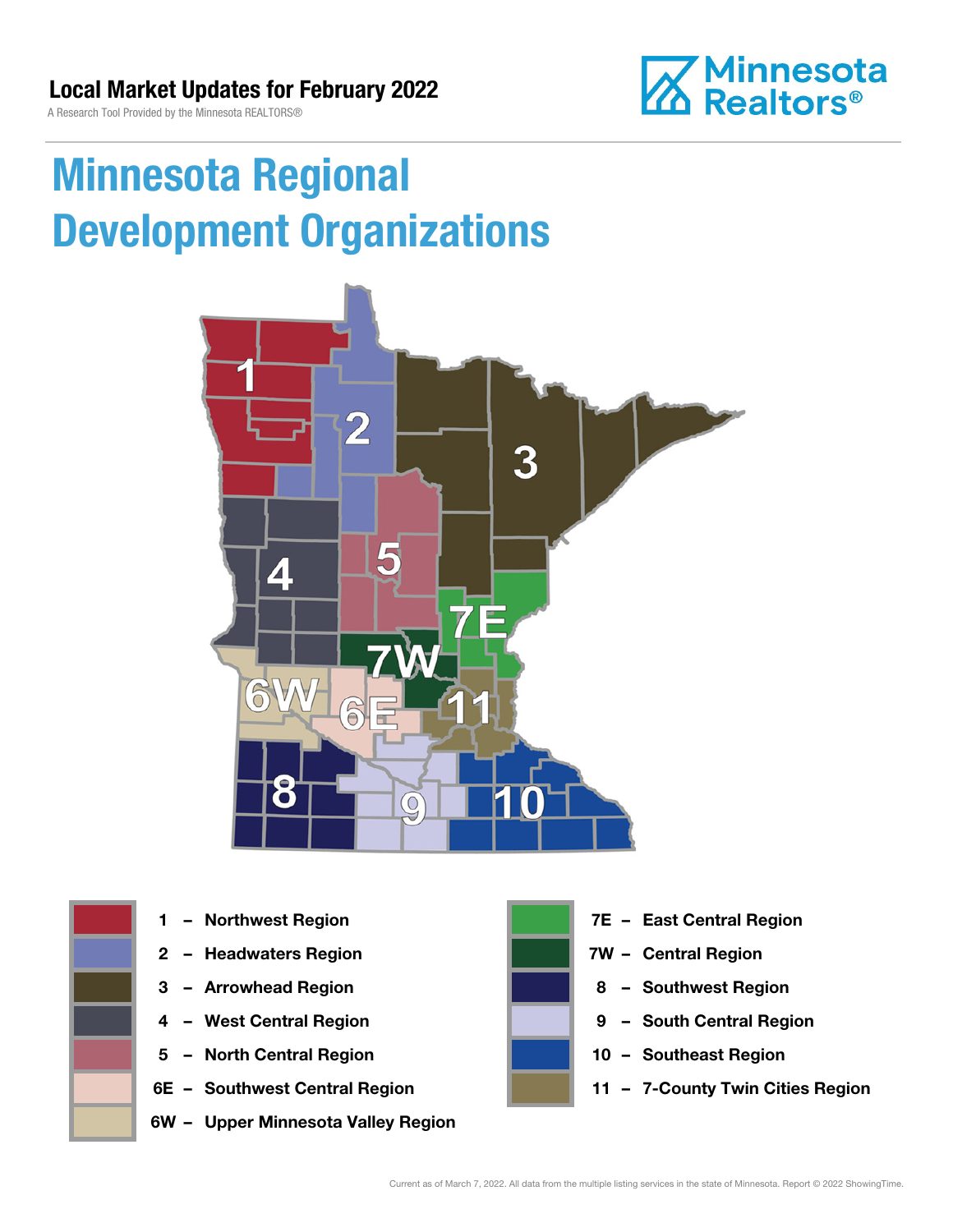A Research Tool Provided by the Minnesota REALTORS®



# 1 – Northwest Region

|                                          | <b>February</b> |           |                | <b>Year to Date</b> |                    |                |
|------------------------------------------|-----------------|-----------|----------------|---------------------|--------------------|----------------|
| <b>Key Metrics</b>                       | 2021            | 2022      | Percent Change | <b>Thru 2-2021</b>  | <b>Thru 2-2022</b> | Percent Change |
| <b>New Listings</b>                      | 18              | 25        | $+38.9%$       | 47                  | 54                 | $+14.9%$       |
| <b>Pending Sales</b>                     | 35              | 29        | $-17.1%$       | 67                  | 52                 | $-22.4%$       |
| <b>Closed Sales</b>                      | 34              | 28        | $-17.6%$       | 75                  | 60                 | $-20.0\%$      |
| Median Sales Price*                      | \$158,500       | \$144,950 | $-8.5%$        | \$145,000           | \$151,450          | $+4.4%$        |
| Percent of Original List Price Received* | 95.6%           | 91.9%     | $-3.9%$        | 94.5%               | 94.2%              | $-0.3%$        |
| Days on Market Until Sale                | 69              | 60        | $-13.0%$       | 66                  | 48                 | $-27.3%$       |
| Months Supply of Inventory               | 2.2             | 1.1       | $-50.0\%$      |                     |                    | --             |

\* Does not account for sale concessions and/or down payment assistance. Note: Activity for one month can sometimes look extreme due to small sample size.

#### **February** 18 34 25 28 New Listings Closed Sales 95.6% 91.9% Pct. of Orig. Price Received 2.2 1.1 Months Supply ■2021 2022  $+38.9\%$  - 17.6% - 3.9% - 3.9% - 50.0%

### **Historical Median Sales Price** Rolling 12-Month Calculation

 $$100,000$  - 1-2017

\$150,000

\$200,000

\$250,000

\$300,000

\$350,000



Current as of March 7, 2022. All data from the multiple listing services in the state of Minnesota. Report © 2022 ShowingTime. Percent changes are calculated using rounded figures.

1-2017 1-2018 1-2019 1-2020 1-2021 1-2022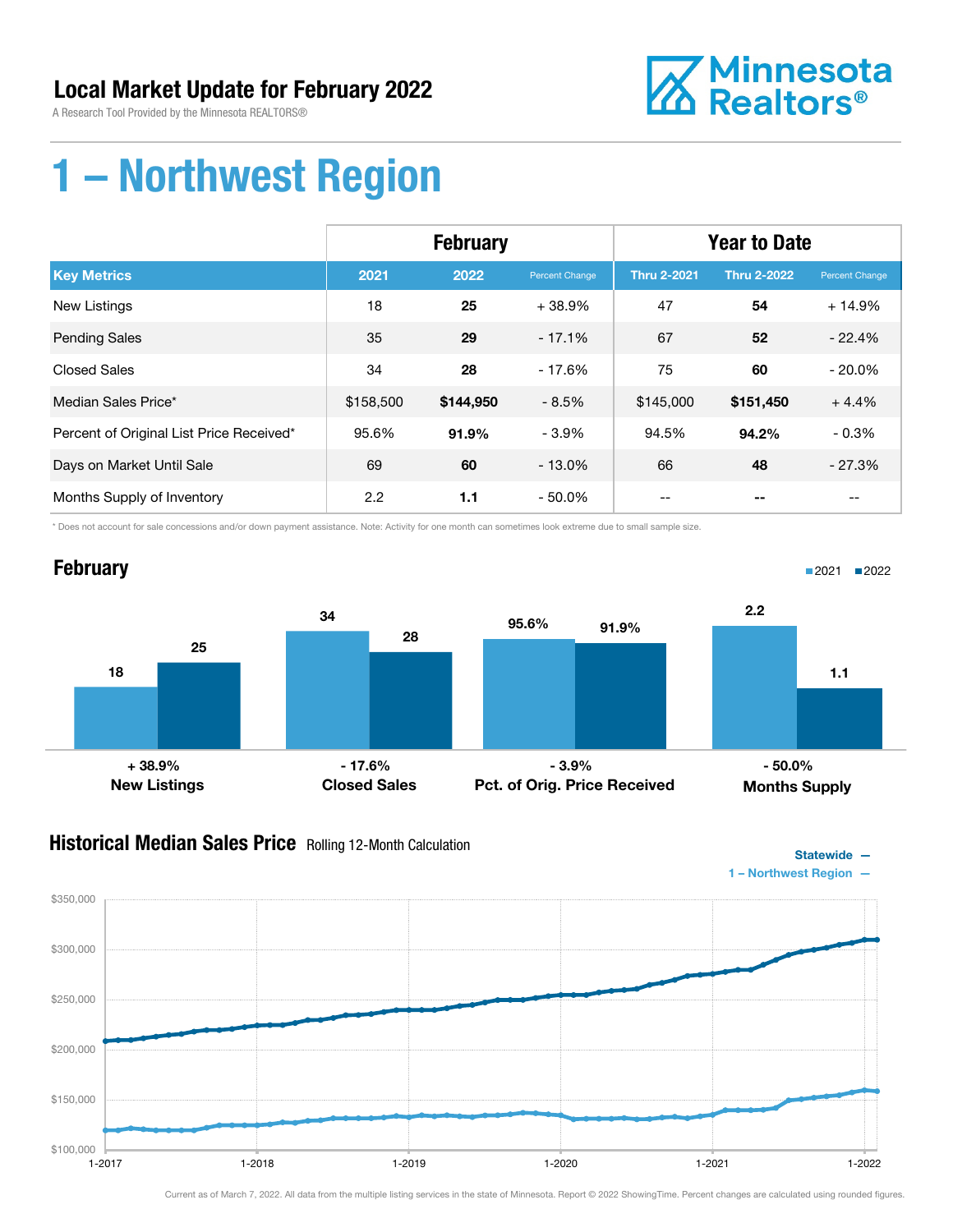

Statewide —

# 2 – Headwaters Region

|                                          | <b>February</b> |           |                | <b>Year to Date</b> |                    |                |
|------------------------------------------|-----------------|-----------|----------------|---------------------|--------------------|----------------|
| <b>Key Metrics</b>                       | 2021            | 2022      | Percent Change | <b>Thru 2-2021</b>  | <b>Thru 2-2022</b> | Percent Change |
| <b>New Listings</b>                      | 53              | 58        | $+9.4%$        | 106                 | 103                | $-2.8%$        |
| <b>Pending Sales</b>                     | 59              | 57        | $-3.4%$        | 125                 | 114                | $-8.8%$        |
| <b>Closed Sales</b>                      | 56              | 48        | $-14.3%$       | 116                 | 99                 | $-14.7%$       |
| Median Sales Price*                      | \$187,900       | \$185,000 | $-1.5%$        | \$187,900           | \$200,000          | $+6.4%$        |
| Percent of Original List Price Received* | 95.2%           | 96.8%     | $+1.7%$        | 95.5%               | 95.1%              | $-0.4%$        |
| Days on Market Until Sale                | 62              | 43        | $-30.6%$       | 71                  | 49                 | $-31.0%$       |
| Months Supply of Inventory               | 1.1             | 1.1       | $0.0\%$        |                     |                    | --             |

\* Does not account for sale concessions and/or down payment assistance. Note: Activity for one month can sometimes look extreme due to small sample size.



### **Historical Median Sales Price** Rolling 12-Month Calculation

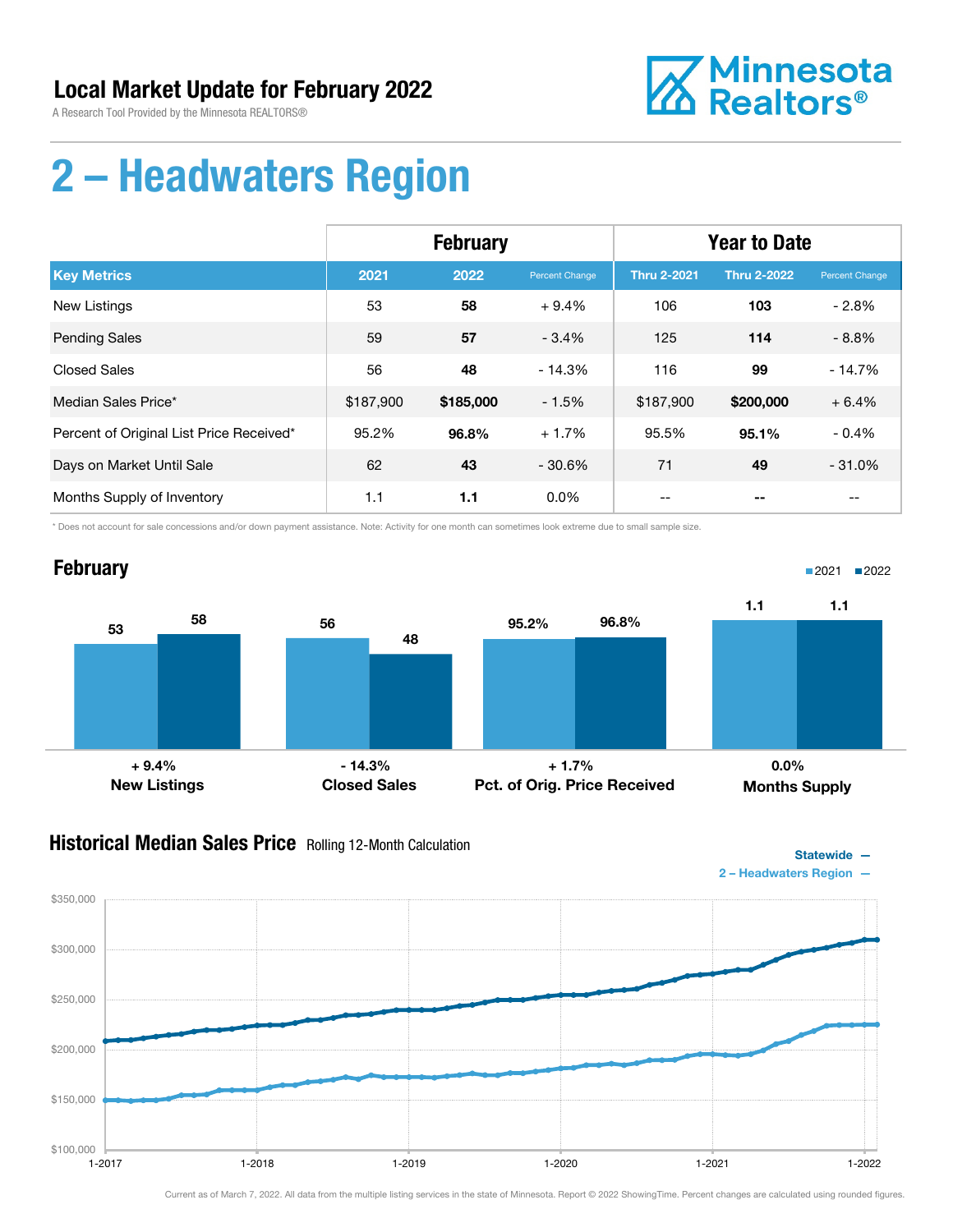A Research Tool Provided by the Minnesota REALTORS®



# 3 – Arrowhead Region

|                                          | <b>February</b> |           |                | <b>Year to Date</b> |                    |                       |
|------------------------------------------|-----------------|-----------|----------------|---------------------|--------------------|-----------------------|
| <b>Key Metrics</b>                       | 2021            | 2022      | Percent Change | <b>Thru 2-2021</b>  | <b>Thru 2-2022</b> | <b>Percent Change</b> |
| New Listings                             | 236             | 203       | $-14.0\%$      | 444                 | 406                | $-8.6%$               |
| <b>Pending Sales</b>                     | 262             | 213       | $-18.7%$       | 513                 | 421                | $-17.9%$              |
| <b>Closed Sales</b>                      | 209             | 177       | $-15.3%$       | 488                 | 428                | $-12.3%$              |
| Median Sales Price*                      | \$166,000       | \$185,000 | $+11.4%$       | \$179,000           | \$183,500          | $+2.5%$               |
| Percent of Original List Price Received* | 95.4%           | 98.4%     | $+3.1%$        | 94.8%               | 97.2%              | $+2.5%$               |
| Days on Market Until Sale                | 81              | 61        | $-24.7%$       | 76                  | 57                 | $-25.0%$              |
| Months Supply of Inventory               | 1.6             | 1.4       | $-12.5%$       | --                  |                    | --                    |

\* Does not account for sale concessions and/or down payment assistance. Note: Activity for one month can sometimes look extreme due to small sample size.



### **Historical Median Sales Price** Rolling 12-Month Calculation



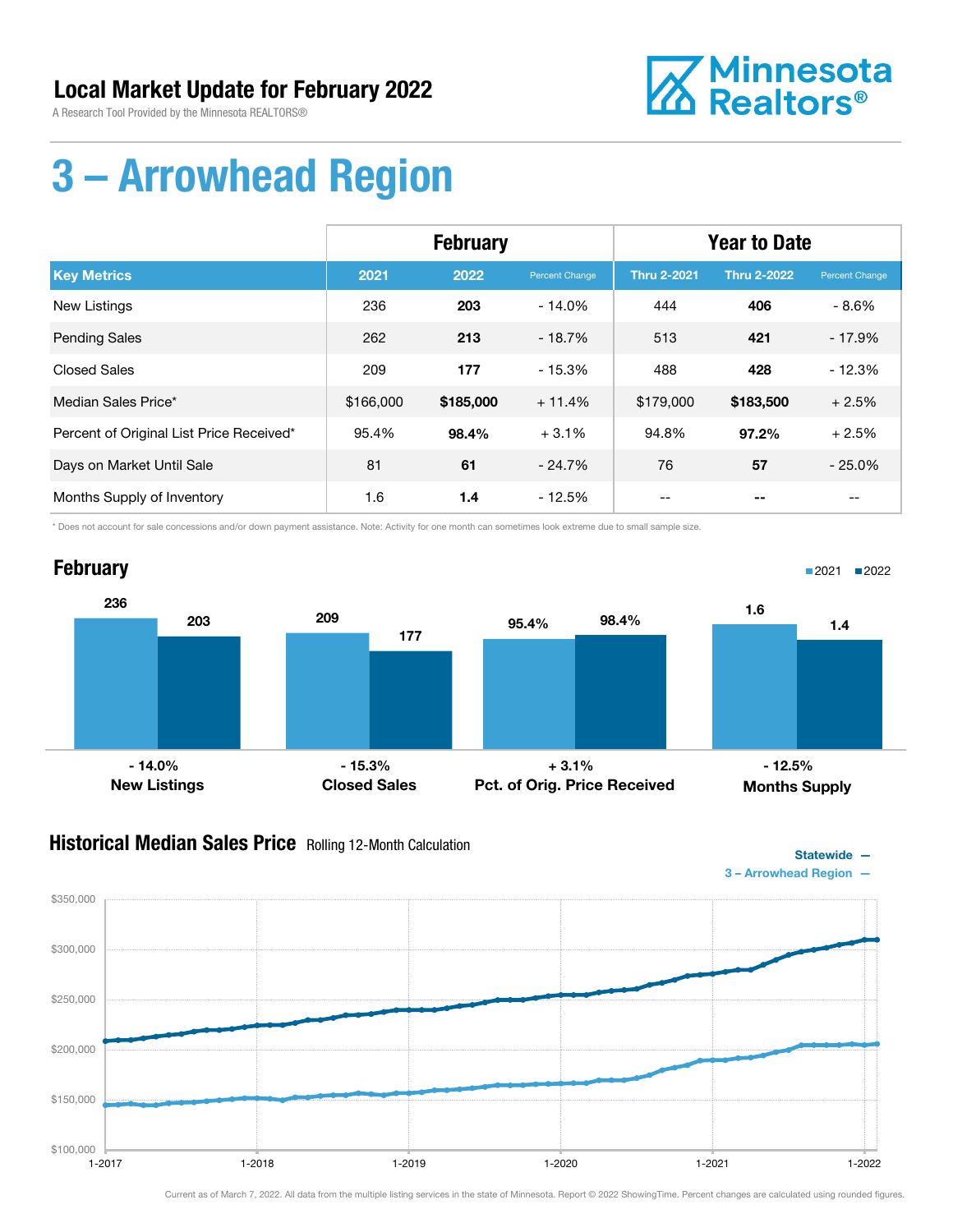A Research Tool Provided by the Minnesota REALTORS®



Statewide —

# 4 – West Central Region

|                                          | <b>February</b> |           |                | <b>Year to Date</b> |                    |                |
|------------------------------------------|-----------------|-----------|----------------|---------------------|--------------------|----------------|
| <b>Key Metrics</b>                       | 2021            | 2022      | Percent Change | <b>Thru 2-2021</b>  | <b>Thru 2-2022</b> | Percent Change |
| New Listings                             | 154             | 109       | $-29.2\%$      | 276                 | 202                | $-26.8%$       |
| <b>Pending Sales</b>                     | 178             | 107       | $-39.9\%$      | 308                 | 204                | $-33.8%$       |
| <b>Closed Sales</b>                      | 113             | 82        | $-27.4%$       | 233                 | 199                | $-14.6%$       |
| Median Sales Price*                      | \$205,000       | \$218,000 | $+6.3%$        | \$203,000           | \$234,000          | $+15.3%$       |
| Percent of Original List Price Received* | 96.4%           | 95.0%     | $-1.5%$        | 94.8%               | 95.1%              | $+0.3%$        |
| Days on Market Until Sale                | 70              | 65        | $-7.1%$        | 64                  | 55                 | $-14.1%$       |
| Months Supply of Inventory               | 1.5             | 1.3       | - 13.3%        |                     |                    | --             |

\* Does not account for sale concessions and/or down payment assistance. Note: Activity for one month can sometimes look extreme due to small sample size.



### **Historical Median Sales Price** Rolling 12-Month Calculation

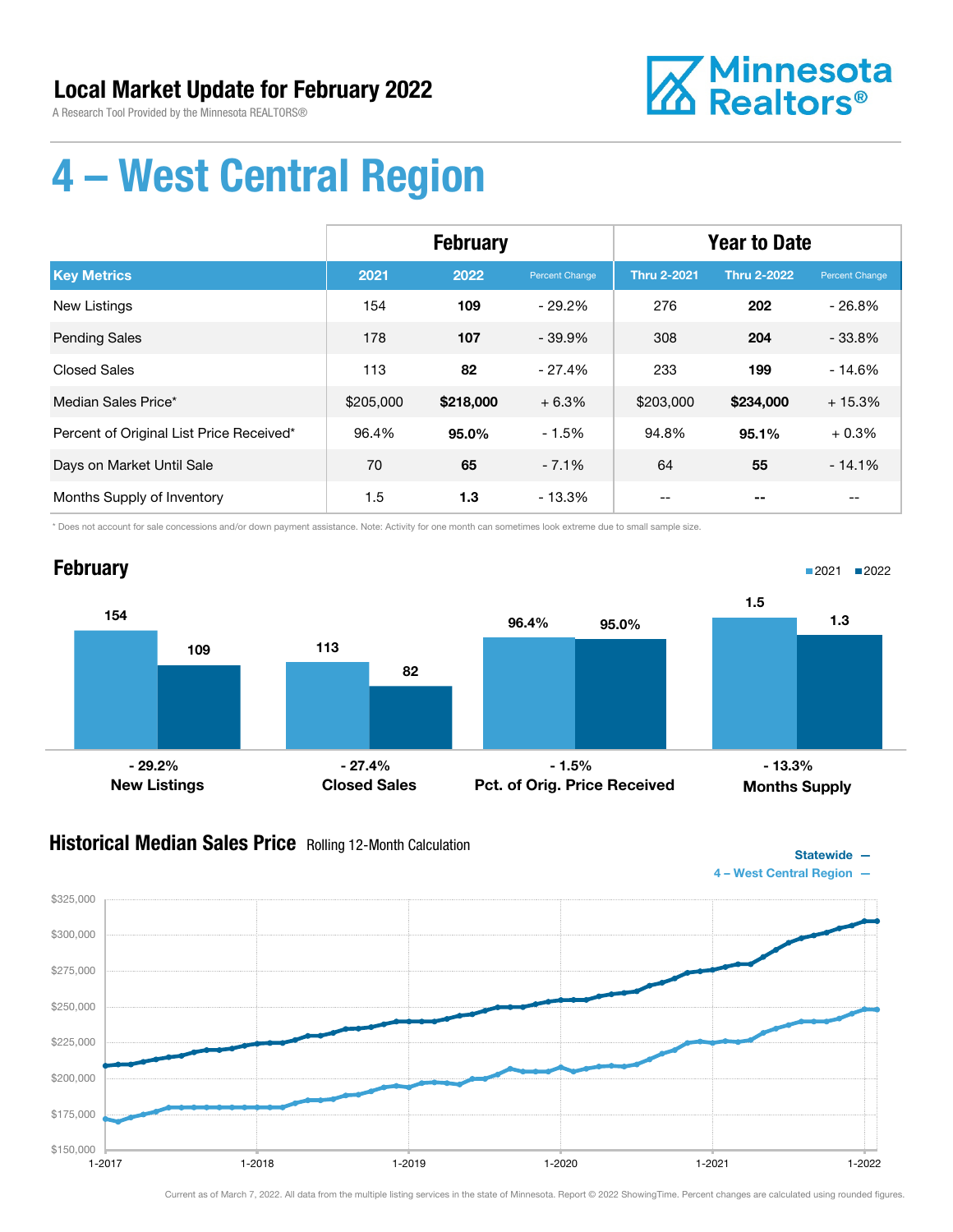

# 5 – North Central Region

|                                          | <b>February</b> |           |                | <b>Year to Date</b> |                    |                |
|------------------------------------------|-----------------|-----------|----------------|---------------------|--------------------|----------------|
| <b>Key Metrics</b>                       | 2021            | 2022      | Percent Change | <b>Thru 2-2021</b>  | <b>Thru 2-2022</b> | Percent Change |
| <b>New Listings</b>                      | 178             | 148       | $-16.9%$       | 324                 | 257                | $-20.7%$       |
| <b>Pending Sales</b>                     | 161             | 130       | $-19.3%$       | 321                 | 264                | $-17.8%$       |
| <b>Closed Sales</b>                      | 134             | 117       | $-12.7%$       | 315                 | 224                | $-28.9%$       |
| Median Sales Price*                      | \$220,000       | \$235,000 | $+6.8%$        | \$206,600           | \$223,000          | $+7.9%$        |
| Percent of Original List Price Received* | 95.7%           | 98.1%     | $+2.5%$        | 95.9%               | 97.9%              | $+2.1%$        |
| Days on Market Until Sale                | 61              | 51        | $-16.4%$       | 61                  | 46                 | $-24.6%$       |
| Months Supply of Inventory               | 1.1             | 0.8       | $-27.3\%$      |                     |                    |                |

\* Does not account for sale concessions and/or down payment assistance. Note: Activity for one month can sometimes look extreme due to small sample size.



### **Historical Median Sales Price** Rolling 12-Month Calculation

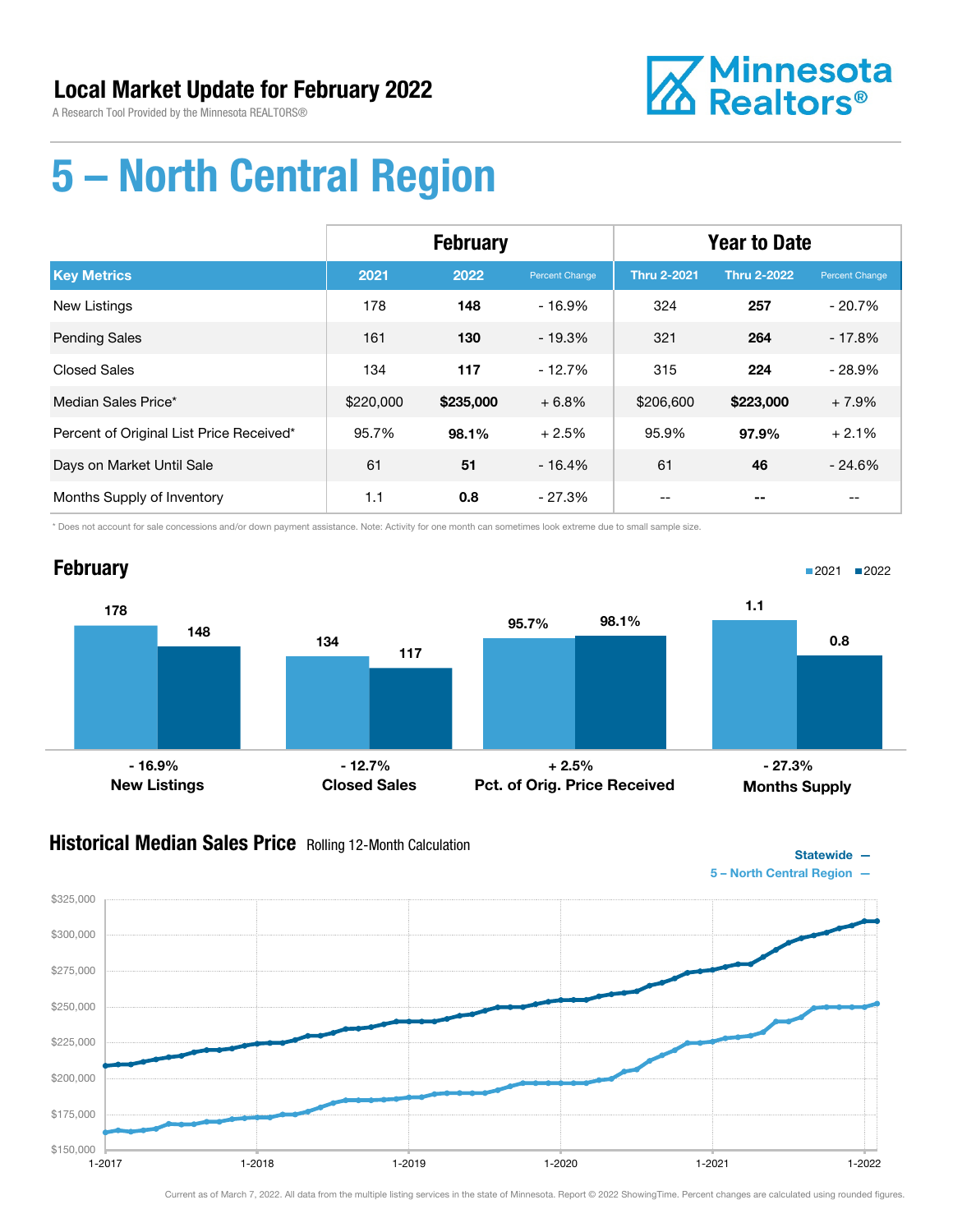

# 6E – Southwest Central Region

|                                          | <b>February</b> |           |                | <b>Year to Date</b> |                    |                |
|------------------------------------------|-----------------|-----------|----------------|---------------------|--------------------|----------------|
| <b>Key Metrics</b>                       | 2021            | 2022      | Percent Change | <b>Thru 2-2021</b>  | <b>Thru 2-2022</b> | Percent Change |
| <b>New Listings</b>                      | 100             | 88        | $-12.0%$       | 200                 | 170                | $-15.0%$       |
| <b>Pending Sales</b>                     | 83              | 98        | $+18.1%$       | 172                 | 177                | $+2.9%$        |
| <b>Closed Sales</b>                      | 72              | 80        | $+11.1%$       | 168                 | 186                | $+10.7%$       |
| Median Sales Price*                      | \$184,900       | \$229,225 | $+24.0%$       | \$183,750           | \$196,000          | $+6.7%$        |
| Percent of Original List Price Received* | 96.5%           | 97.2%     | $+0.7%$        | 97.3%               | 97.4%              | $+0.1%$        |
| Days on Market Until Sale                | 60              | 47        | $-21.7%$       | 52                  | 42                 | $-19.2%$       |
| Months Supply of Inventory               | 1.2             | 0.8       | $-33.3%$       |                     |                    |                |

\* Does not account for sale concessions and/or down payment assistance. Note: Activity for one month can sometimes look extreme due to small sample size.

### **February**

 $$100,000$  - 1-2017

\$150,000

\$200,000

\$250,000

\$300,000

\$350,000



#### **Historical Median Sales Price** Rolling 12-Month Calculation





■2021 ■2022

Current as of March 7, 2022. All data from the multiple listing services in the state of Minnesota. Report © 2022 ShowingTime. Percent changes are calculated using rounded figures.

1-2017 1-2018 1-2019 1-2020 1-2021 1-2022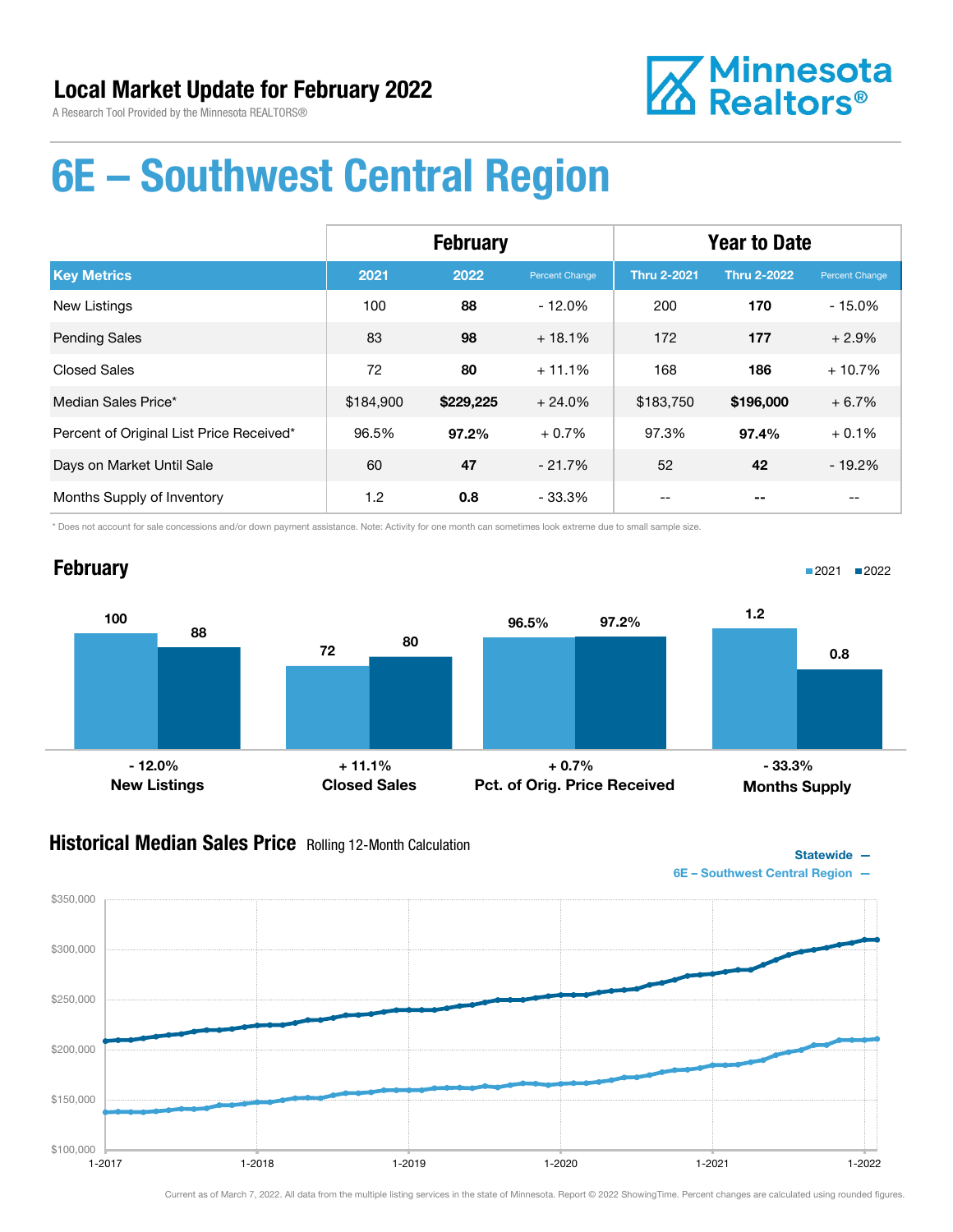

# **Z** Minnesota<br>**ZA** Realtors<sup>®</sup>

# 6W – Upper Minnesota Valley Region

|                                          | <b>February</b> |           |                | <b>Year to Date</b> |                    |                |
|------------------------------------------|-----------------|-----------|----------------|---------------------|--------------------|----------------|
| <b>Key Metrics</b>                       | 2021            | 2022      | Percent Change | <b>Thru 2-2021</b>  | <b>Thru 2-2022</b> | Percent Change |
| <b>New Listings</b>                      | 26              | 25        | $-3.8%$        | 55                  | 58                 | $+5.5%$        |
| <b>Pending Sales</b>                     | 25              | 36        | $+44.0%$       | 47                  | 74                 | $+57.4%$       |
| <b>Closed Sales</b>                      | 26              | 25        | $-3.8%$        | 61                  | 55                 | $-9.8%$        |
| Median Sales Price*                      | \$145,750       | \$150,000 | $+2.9%$        | \$117,000           | \$119,000          | $+1.7%$        |
| Percent of Original List Price Received* | 92.1%           | 93.8%     | $+1.8%$        | 90.4%               | 93.1%              | $+3.0%$        |
| Days on Market Until Sale                | 114             | 57        | $-50.0\%$      | 111                 | 61                 | $-45.0%$       |
| Months Supply of Inventory               | 2.9             | 2.1       | - 27.6%        |                     |                    |                |

\* Does not account for sale concessions and/or down payment assistance. Note: Activity for one month can sometimes look extreme due to small sample size.

### **February** 26 25 26 25 New Listings Closed Sales 92.1% 93.8% Pct. of Orig. Price Received 2.9 2.1 Months Supply ■2021 ■2022  $-3.8\%$  - 3.8%  $-3.8\%$  + 1.8% - 27.6% - 27.6%

#### **Historical Median Sales Price** Rolling 12-Month Calculation



 $$0$   $-1$ -2017 \$100,000 \$200,000 \$300,000 \$400,000 1-2017 1-2018 1-2019 1-2020 1-2021 1-2022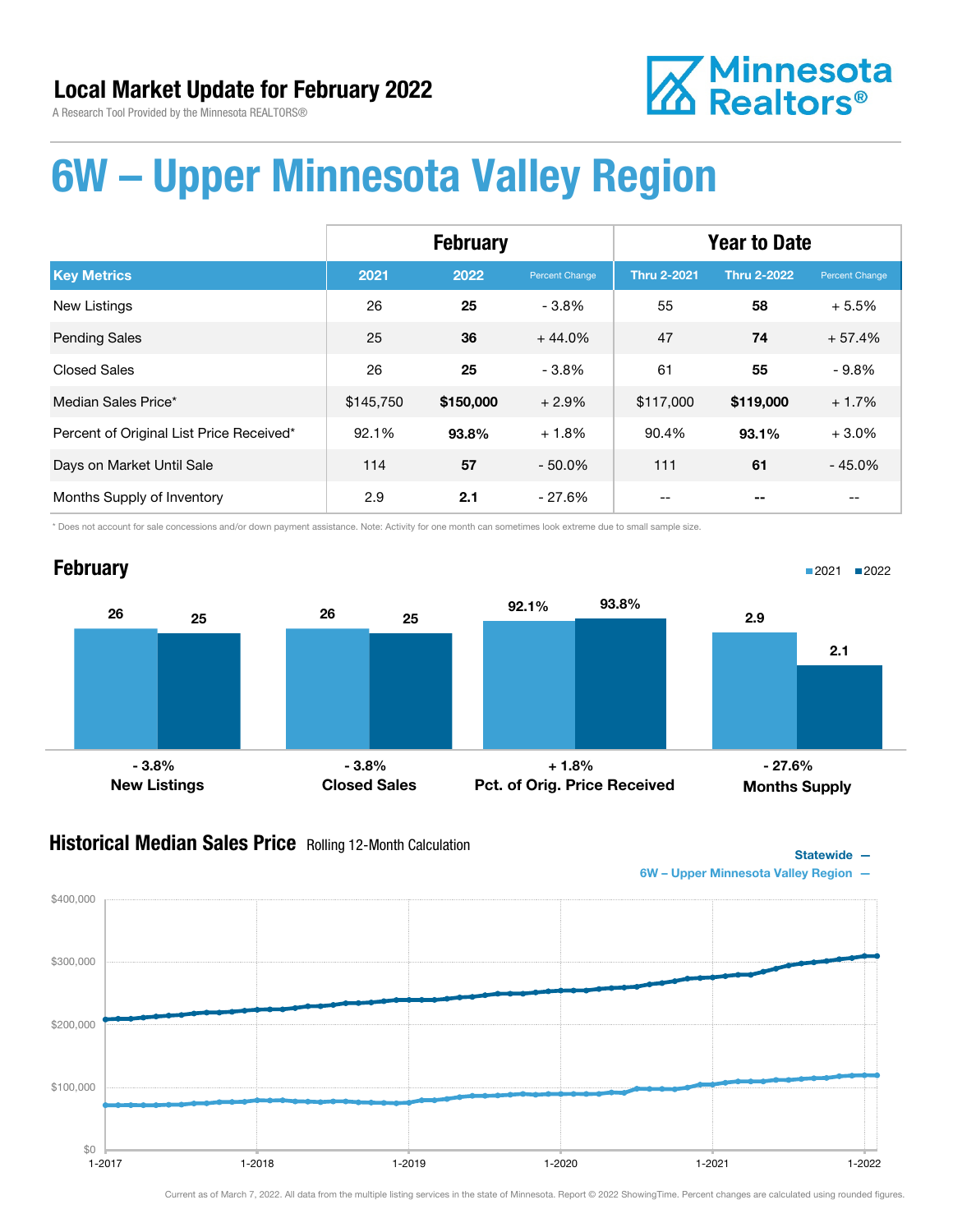

Statewide —

■2021 2022

# 7E – East Central Region

|                                          | <b>February</b> |           |                | <b>Year to Date</b> |                    |                |
|------------------------------------------|-----------------|-----------|----------------|---------------------|--------------------|----------------|
| <b>Key Metrics</b>                       | 2021            | 2022      | Percent Change | <b>Thru 2-2021</b>  | <b>Thru 2-2022</b> | Percent Change |
| New Listings                             | 213             | 196       | $-8.0\%$       | 406                 | 356                | $-12.3%$       |
| <b>Pending Sales</b>                     | 175             | 157       | $-10.3%$       | 355                 | 309                | $-13.0%$       |
| <b>Closed Sales</b>                      | 149             | 122       | $-18.1%$       | 316                 | 248                | $-21.5%$       |
| Median Sales Price*                      | \$249,900       | \$284,433 | $+13.8%$       | \$250,000           | \$284,433          | $+13.8%$       |
| Percent of Original List Price Received* | 98.9%           | 98.9%     | $0.0\%$        | 99.1%               | 99.5%              | $+0.4%$        |
| Days on Market Until Sale                | 45              | 42        | $-6.7%$        | 40                  | 37                 | $-7.5%$        |
| Months Supply of Inventory               | 1.2             | 1.0       | $-16.7\%$      |                     |                    | $-$            |

\* Does not account for sale concessions and/or down payment assistance. Note: Activity for one month can sometimes look extreme due to small sample size.

### **February**



#### **Historical Median Sales Price** Rolling 12-Month Calculation

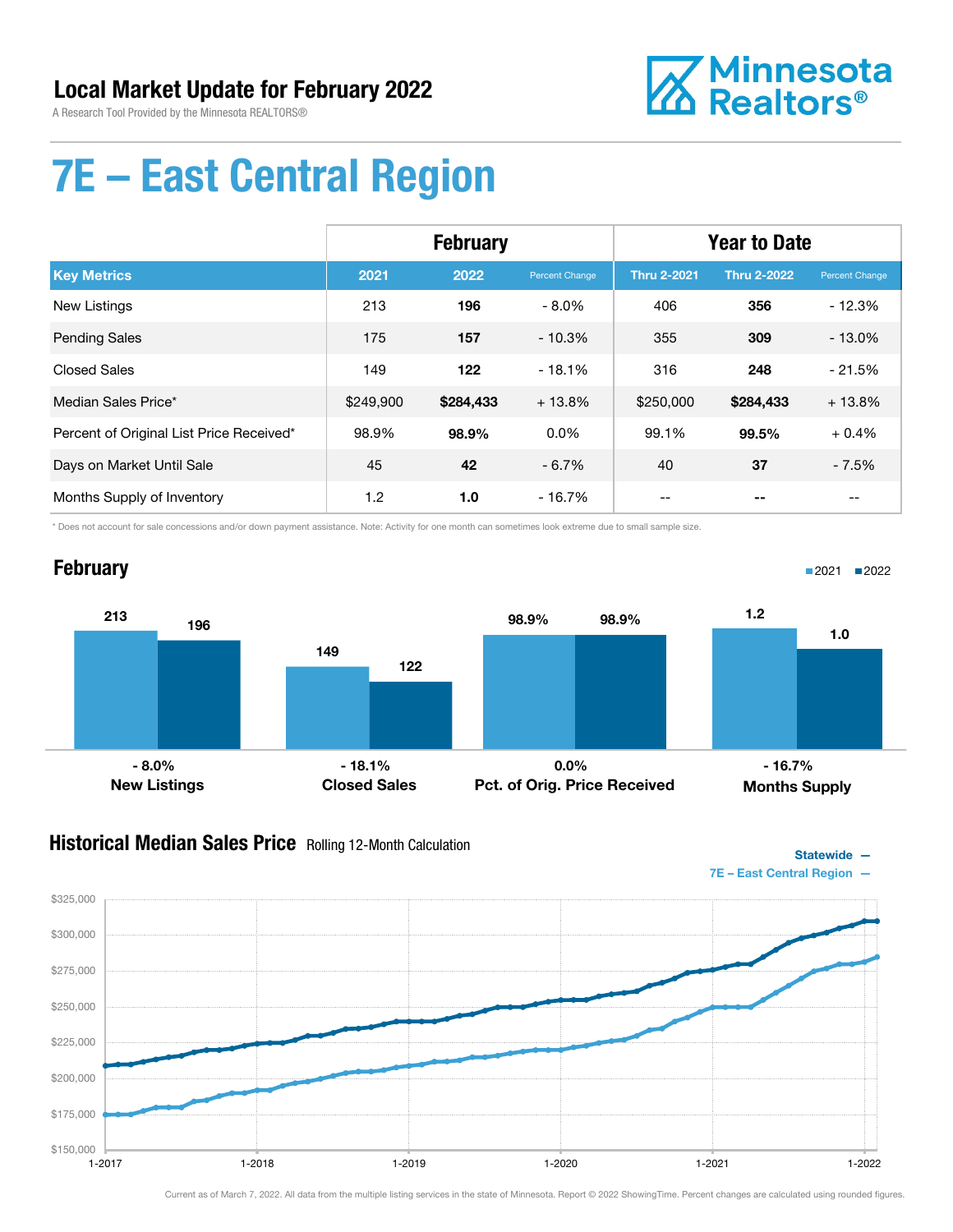A Research Tool Provided by the Minnesota REALTORS®



Statewide —

■2021 2022

# 7W – Central Region

|                                          | <b>February</b> |           |                | <b>Year to Date</b> |                    |                |
|------------------------------------------|-----------------|-----------|----------------|---------------------|--------------------|----------------|
| <b>Key Metrics</b>                       | 2021            | 2022      | Percent Change | <b>Thru 2-2021</b>  | <b>Thru 2-2022</b> | Percent Change |
| <b>New Listings</b>                      | 596             | 572       | $-4.0%$        | 1.148               | 1,053              | $-8.3%$        |
| <b>Pending Sales</b>                     | 530             | 489       | $-7.7%$        | 974                 | 910                | $-6.6%$        |
| <b>Closed Sales</b>                      | 381             | 319       | $-16.3%$       | 784                 | 727                | $-7.3%$        |
| Median Sales Price*                      | \$299,000       | \$325,914 | $+9.0\%$       | \$287,950           | \$320,000          | $+11.1%$       |
| Percent of Original List Price Received* | 99.3%           | 100.0%    | $+0.7%$        | 99.4%               | 99.7%              | $+0.3%$        |
| Days on Market Until Sale                | 51              | 44        | $-13.7%$       | 46                  | 39                 | $-15.2%$       |
| Months Supply of Inventory               | 1.0             | 0.9       | $-10.0\%$      |                     |                    |                |

\* Does not account for sale concessions and/or down payment assistance. Note: Activity for one month can sometimes look extreme due to small sample size.

### **February**

596 381 572 319 New Listings Closed Sales 99.3% 100.0% Pct. of Orig. Price Received 1.0 0.9 Months Supply - 4.0% - 16.3% + 0.7% - 10.0%

#### **Historical Median Sales Price** Rolling 12-Month Calculation

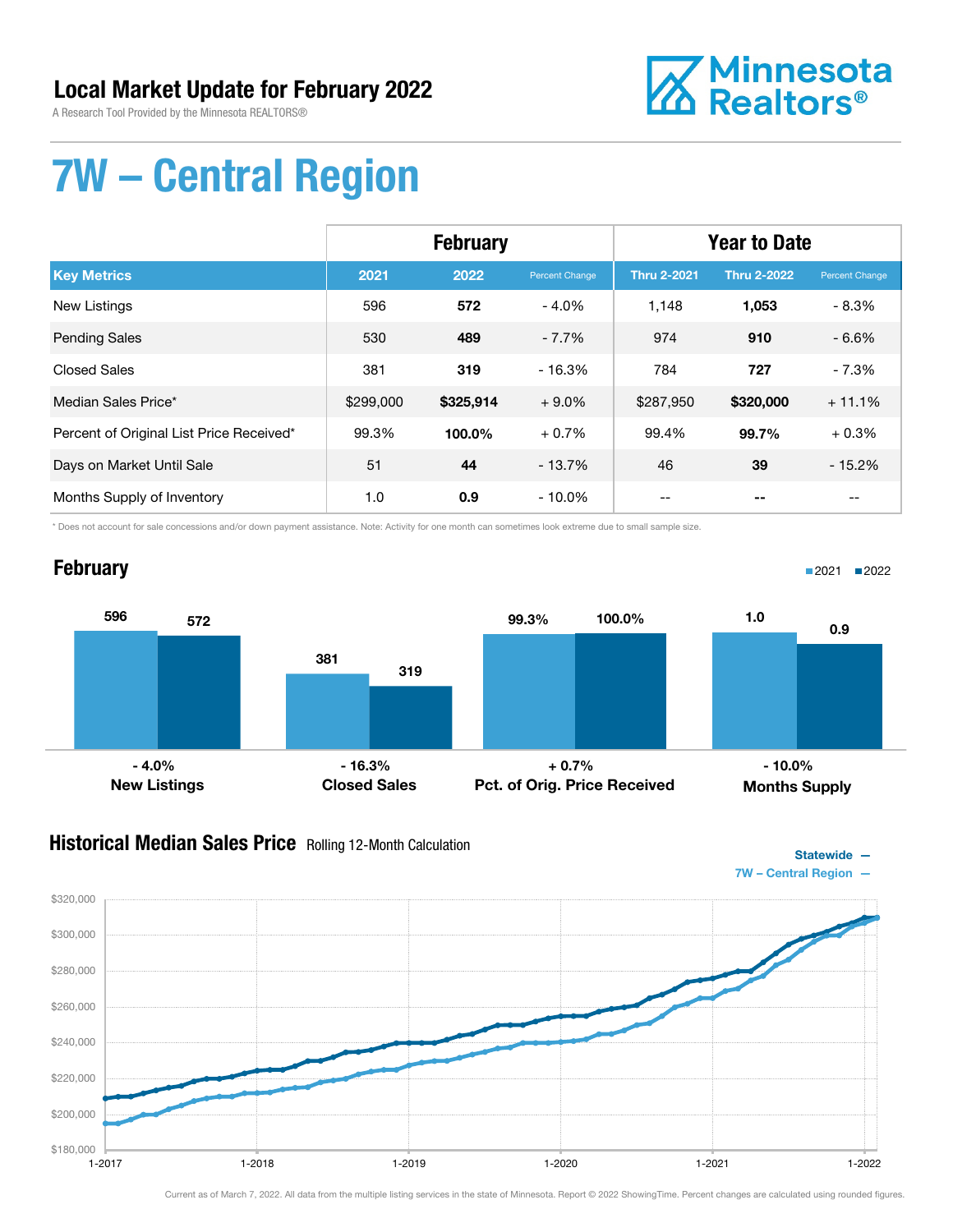A Research Tool Provided by the Minnesota REALTORS®



# 8 – Southwest Region

|                                          | <b>February</b> |           |                | <b>Year to Date</b> |                    |                   |
|------------------------------------------|-----------------|-----------|----------------|---------------------|--------------------|-------------------|
| <b>Key Metrics</b>                       | 2021            | 2022      | Percent Change | <b>Thru 2-2021</b>  | <b>Thru 2-2022</b> | Percent Change    |
| New Listings                             | 76              | 75        | $-1.3%$        | 143                 | 143                | 0.0%              |
| <b>Pending Sales</b>                     | 80              | 73        | $-8.8%$        | 150                 | 145                | $-3.3%$           |
| Closed Sales                             | 63              | 64        | $+1.6%$        | 130                 | 130                | 0.0%              |
| Median Sales Price*                      | \$117,250       | \$149,900 | $+27.8%$       | \$134,250           | \$136,500          | $+1.7%$           |
| Percent of Original List Price Received* | 92.4%           | 93.6%     | $+1.3%$        | 92.2%               | 93.4%              | $+1.3%$           |
| Days on Market Until Sale                | 83              | 66        | $-20.5%$       | 84                  | 66                 | $-21.4%$          |
| Months Supply of Inventory               | 2.2             | 1.4       | - 36.4%        | $- -$               | --                 | $\qquad \qquad -$ |

\* Does not account for sale concessions and/or down payment assistance. Note: Activity for one month can sometimes look extreme due to small sample size.



### **Historical Median Sales Price** Rolling 12-Month Calculation



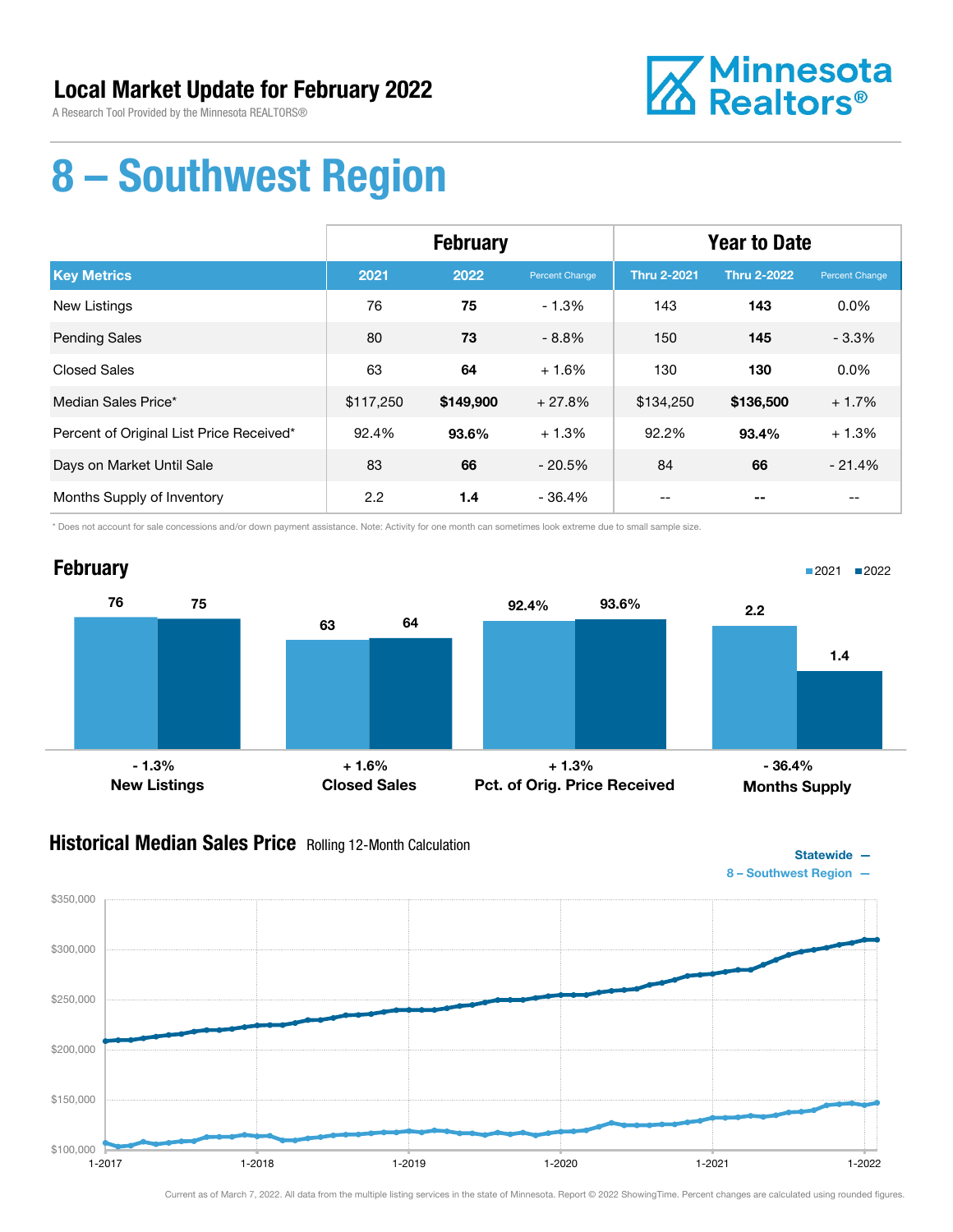

# 9 – South Central Region

|                                          | <b>February</b> |           |                | <b>Year to Date</b> |                    |                |
|------------------------------------------|-----------------|-----------|----------------|---------------------|--------------------|----------------|
| <b>Key Metrics</b>                       | 2021            | 2022      | Percent Change | <b>Thru 2-2021</b>  | <b>Thru 2-2022</b> | Percent Change |
| <b>New Listings</b>                      | 209             | 168       | $-19.6%$       | 367                 | 317                | $-13.6%$       |
| <b>Pending Sales</b>                     | 180             | 182       | $+1.1%$        | 371                 | 346                | $-6.7%$        |
| <b>Closed Sales</b>                      | 160             | 148       | $-7.5%$        | 326                 | 328                | $+0.6%$        |
| Median Sales Price*                      | \$191,625       | \$203,250 | $+6.1%$        | \$185,000           | \$210,000          | $+13.5%$       |
| Percent of Original List Price Received* | 95.9%           | 96.8%     | $+0.9%$        | 95.8%               | 97.4%              | $+1.7%$        |
| Days on Market Until Sale                | 84              | 78        | $-7.1%$        | 81                  | 72                 | $-11.1%$       |
| Months Supply of Inventory               | 1.0             | 0.8       | $-20.0\%$      |                     |                    | $-$            |

\* Does not account for sale concessions and/or down payment assistance. Note: Activity for one month can sometimes look extreme due to small sample size.

### **February**

209 168 160 148 New Listings Closed Sales 95.9% 96.8% Pct. of Orig. Price Received 1.0 0.8 Months Supply - 19.6% - 7.5% + 0.9% - 20.0%

#### **Historical Median Sales Price** Rolling 12-Month Calculation



■2021 ■2022

Statewide —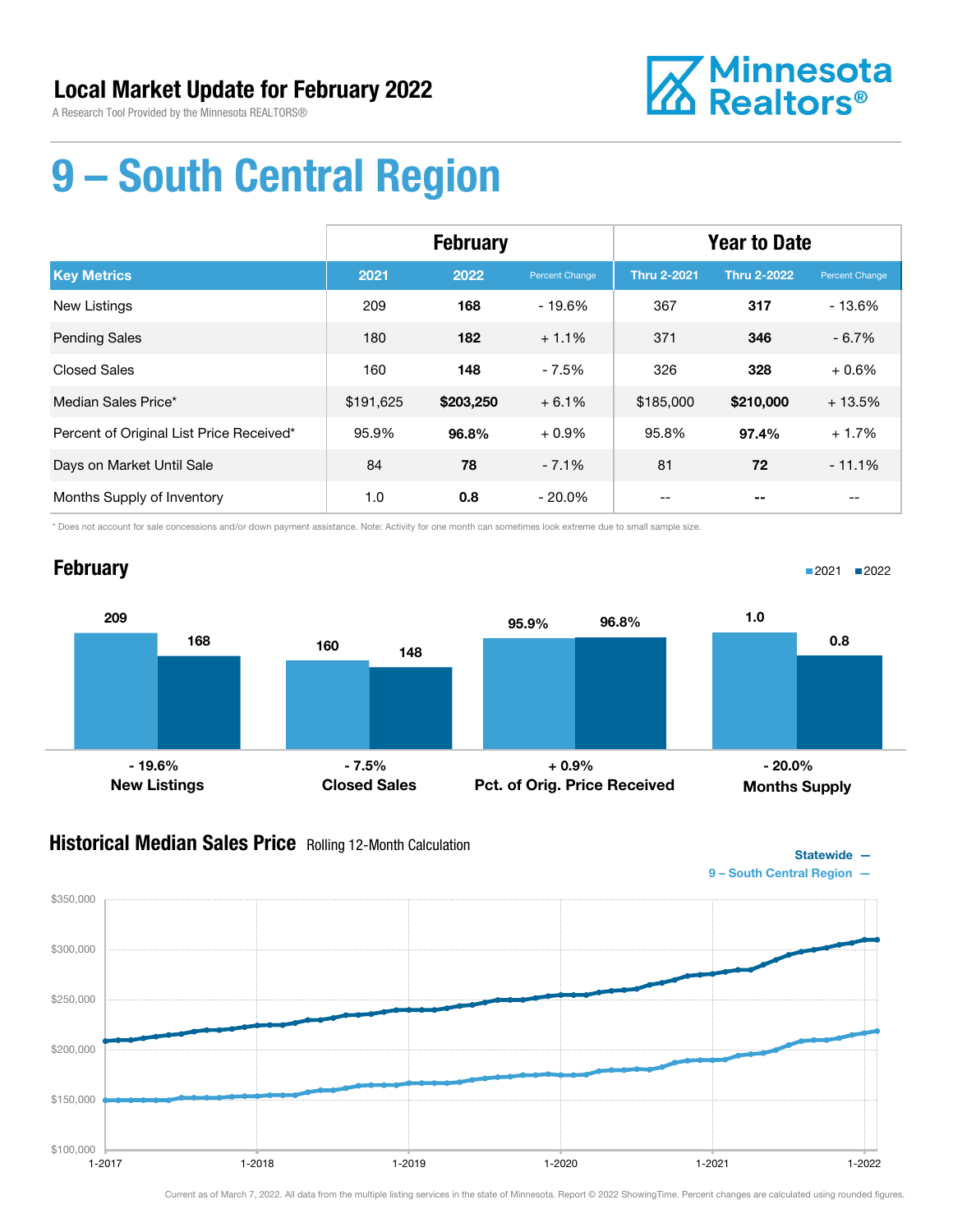

# 10 – Southeast Region

|                                          | <b>February</b> |           |                | <b>Year to Date</b> |                    |                |
|------------------------------------------|-----------------|-----------|----------------|---------------------|--------------------|----------------|
| <b>Key Metrics</b>                       | 2021            | 2022      | Percent Change | <b>Thru 2-2021</b>  | <b>Thru 2-2022</b> | Percent Change |
| New Listings                             | 466             | 464       | $-0.4%$        | 850                 | 838                | $-1.4%$        |
| <b>Pending Sales</b>                     | 458             | 440       | $-3.9%$        | 876                 | 869                | $-0.8%$        |
| <b>Closed Sales</b>                      | 341             | 361       | $+5.9%$        | 726                 | 747                | $+2.9%$        |
| Median Sales Price*                      | \$215,000       | \$264,900 | $+23.2%$       | \$220,000           | \$255,000          | $+15.9%$       |
| Percent of Original List Price Received* | 97.1%           | 98.6%     | $+1.5%$        | 97.1%               | 98.1%              | $+1.0%$        |
| Days on Market Until Sale                | 52              | 47        | $-9.6%$        | 54                  | 45                 | $-16.7%$       |
| Months Supply of Inventory               | 0.9             | 0.9       | $0.0\%$        | --                  |                    | $- -$          |

\* Does not account for sale concessions and/or down payment assistance. Note: Activity for one month can sometimes look extreme due to small sample size.



### Historical Median Sales Price Rolling 12-Month Calculation